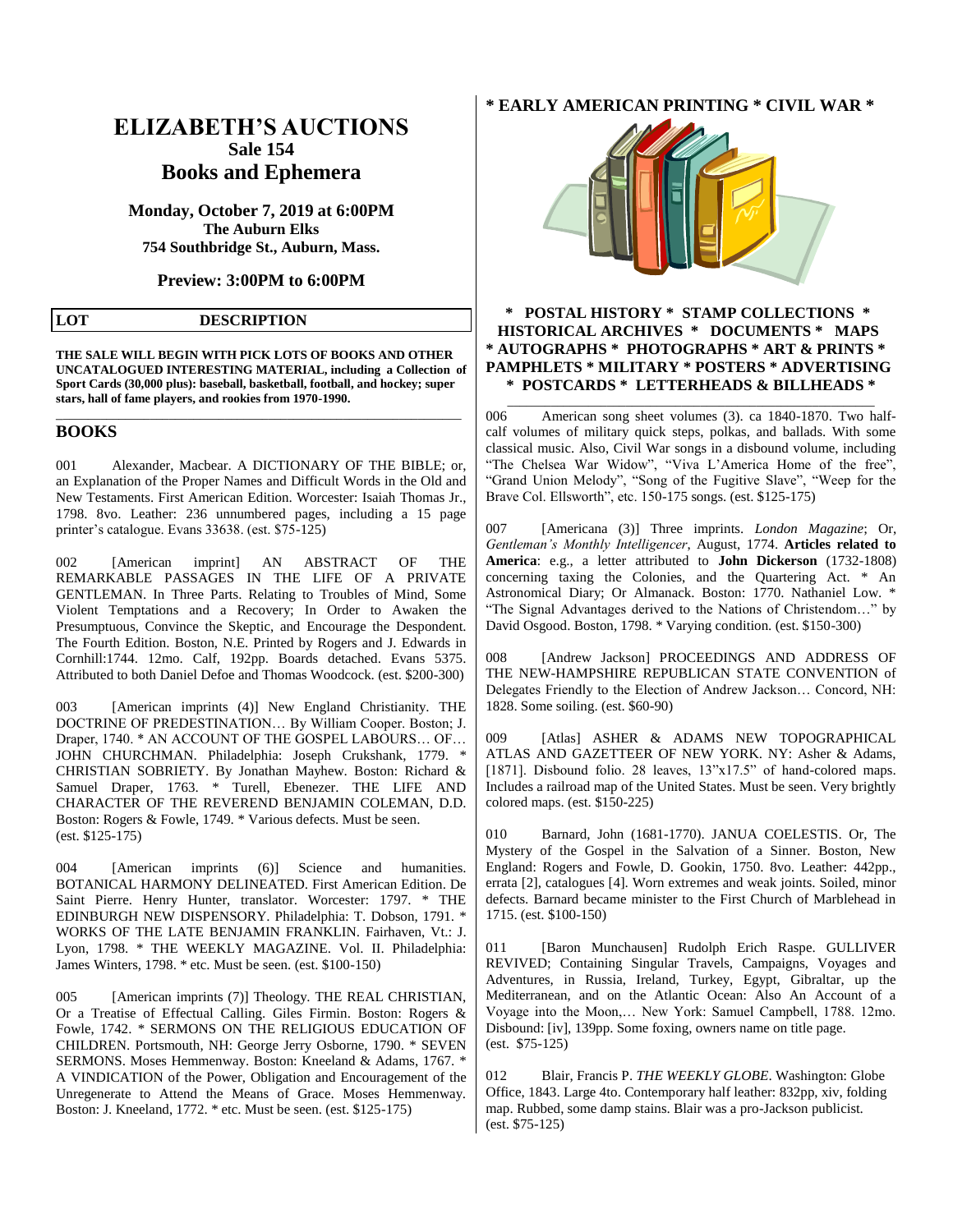# **LOT DESCRIPTION**

# **Architectural Art**

013 Bosworth, George F. (1859-1953). A portfolio of original pencil sketches and pen & ink drawings (57), of various sizes. Bosworth was known as a pen & ink artist, active in Boston and New Bedford, Mass. He studied at Yale in 1881, was a member of the Boston Art Club. His work is in the Old Dartmouth Historical Society. He worked as an architect at several New Haven firms. (est. \$300-450)

014 BRYAN'S DICTIONARY OF PAINTERS AND ENGRAVERS. New Edition revised and Enlarged Under the Supervision of George C. Williamson. Five volumes. London: George Bell and Son, 1903. Maroon and tan publisher's cloth. Illustrated. Very fine set. (est. \$100-150)

015 Carter, Jimmy. WHITE HOUSE DIARY. NY: 2010. Stated First Edition. Dust Jacket. **Signed** on title page "J. Carter". Accompanied by two photos of Carter at signing. Very fine. (est. \$75-150)

016 Chastellux, Francois J. TRAVELS IN NORTH AMERICA, In the Years 1780, 1781, and 1782. London: G.G.J. & J. Robinson. 1787. First English Edition. Two volumes. 8vo. Modern three-quarter morocco: xv, 462pp, xii, 432pp, 2 folding maps, 3 folding plates. "The first trustworthy account of Life in the United States." Howes C324. Title pages both damaged: Vol. 1 has tape repair, Vol. 2 has minor paper loss. Ex-library. (est. \$200-300)

017 [Civil War (47)] American pamphlets concerning the Union and Federal issues, ca 1856-1879. Discussions of James Buchanan, Abraham Lincoln, G.A.R., slavery, etc. VG. (est. \$200-300)

018 [Civil War (6)] ANUAL REPORT OF THE ADJUTANT GENERAL OF THE STATE OF MAINE. Five annuals plus an index volume. 1861-1865. Augusta, Maine: Stevens & Sayward, 1862-1867. Fine half-calf and grained boards. (est. \$100-150)

019 [Civil War (6)] Benedict. VERMONT IN THE CIVIL WAR. Volume I. Burlington: 1886. \* Gilman, Caroline. RECOLLECTIONS OF A SOUTHERN MATRON. Philadelphia: 1860. \* Lee, Captain Robert E. RECOLLECTIONS AND LETTERS OF GENERAL ROBERT E. LEE. Garden City: [1924]. \* Lossing, Benson J. A HISTORY OF THE CIVIL WAR. NY: 1912. \* etc. (est. \$75-125)

020 [Civil War (6)] CAMPFIRE CHATS OF THE CIVIL WAR. Washington Davis. Washington, 1888. \* ECHOES OF BATTLE. Bushrod Washington James. Philadelphia: 1895. \* THE ARMY UNDER POPE. John Codman Ropes. NY: 1882. \* HOSPITAL LIFE IN THE ARMY OF THE POTOMAC. William Howell Reed. Boston: 1866. \* THE SOLDIER'S OFFERING. William H. Clark. Boston: 1875. \* SWORD AND PEN. John Algernon Owens. Philadelphia: 1880. \* VG overall. (est. \$100-150)

021 [Civil War] Capt. George W. Pepper. PERSONAL RECOLLECTIONS OF SHERMAN'S CAMPAIGNS. IN GEORGIA AND THE CAROLINAS. Zanesville, Ohio: Hugh Dunne, 1866. 8vo. Gilt-decorated cloth. 522pp, [1] ads. Lightly foxed. Scarce. (est. \$100-150)

022 [Civil War (5)] CIVIL WAR PAPERS. Two volumes. Boston: 1900. \* REGIMENTS AND ARMORIES OF MASSACHUSETTS. Charles Winslow Hall, editor . Boston: 1899. \* HISTORY OF THE

CIVIL WAR. Benson J. Lossing. NY: 1912. \* LIFE AND PUBLIC SERVICES OF AMBROSE E. BURNSIDE. Ben Perley Poore. Providence: 1882. \* VG. (est. \$75-150)

023 [Civil War (6)] Contemporary pamphlets. THE SOUTHERN REBELLION. Henry Winter Davis. NY: 1862. \* THE CAMPAIGN FOR CHATTANOOGA. Chickamauga and Chattanooga National Military Park Commission. Washington D.C.: 1902. \* REMARKS OF HON. LYMAN TRUMBULL OF ILLINOIS,… Washington D.C.: 1859. \* etc. VG overall. (est. \$75-125)

024 [Civil War (6)] HISTORY OF THE GREAT REBELLION. Thomas P. Kettell. Hartford: 1865. \* RECOLLECTIONS OF THE CIVIL WAR. Mason Whiting Tyler. NY: 1912. \* THE AMERICAN CIVIL WAR. John Forby. NY: 1910. Two volumes, with atlas of maps. \* THE MISSISSIPPI VALLEY IN THE CIVIL WAR. John Fiske. Boston: 1900. \* THE ANTIETAM AND FREDERICKSBURG. Francis Winthrop Palfrey. NY: 1882. \* VG overall. (est. \$100-150)

025 [Civil War (5)] OFFICERS OF THE UNION ARMY AND NAVY. Volume I. Boston: L. Prang, [1862]. \* GETTYSBURG. HOW THE BATTLE WAS FOUGHT. James T. Long. Gettysburg: 1890. With folding map. \* HOSPITAL LIFE IN THE ARMY OF THE POTOMAC. William Howell Reed. Boston: 1881. \* THE LITTLE DRUMMER BOY. Clarence D. McKenzie. Boston: 1862. \* THE FORGET ME NOT SONGSTER. NY: Cornish, Lamport & Co., 1851. \* VG overall. (est. \$75-125)

026 [Civil War (21)] Pamphlets related to slavery and the American Civil War, ca 1837-1866. Speeches of John A. Andrew, William H. Seward's "Freedom in Kansas" speech, ca 1858; Anti-Slavery Society annual, 1837; etc. VG. (est. \$150-225)

027 [Civil War (4)] PERSONAL MEMOIRS OF U.S. GRANT. 1886. Two volumes. \* PERSONAL MEMOIRS OF P.H. SHERIDAN. 1888. Two volumes. \* Charles L. Webster & Co., New York. Uniform gilt-decorated green publisher's cloth. Illustrated with maps and portraits. Fine. (est. \$100-150)

028 [Civil War (3)] THE AMERICAN SOLDIER AND SAILOR IN WAR. NY; Edward J. Stanby, [1898]. Illustrated folio. \* THE SOLDIER IN OUR CIVIL WAR. Paul F. Mottelay, editor. Two volumes. NY: J.H. Brown, 1884. Illustrated folios. VG. (est. \$75-150)

029 [Civil War (3)] THE ASSASSINATION OF ABRAHAM LINCOLN. Osborn H. Olroyd. Washington D.C. 1917. \* THE BATTLE OF THE WILDERNESS. With Maps and Plans. Morris Shaff. Boston: 1910. \* THE LIFE OF GEN. PHILIP H. SHERIDAN. Frank A. Burr and Richard J. Hinton. Providence: 1888. \* Fine early cloth editions. (est. \$100-150)

030 [Civil War (6)] THE CAMP, THE BATTLE FIELD, AND THE HOSPITAL Dr. L. P. Brockett. Philadelphia: [1866]. \* BATTLE FIELD AND PRISON PEN. John W. Urban. np: [1882]. \* DEEDS OF DARING BY THE AMERICAN SOLDIER. D.M. Kelsey. Chicago: 1898. \* NURSE AND SPY IN THE UNION ARMY. S. Emma E. Edmonds. Hartford: 1865. \* THE ATLANTIC COAST. Daniel Ammen. NY: 1883. \* TOM CLIFTON. Warren Lee Goss. [1892]. \* VG. (est. \$75-150)

031 Civil War woodcuts (20). Twenty double-page large folio cuts of battle scenes from the American Civil War. Fine overall. (est. \$75-125)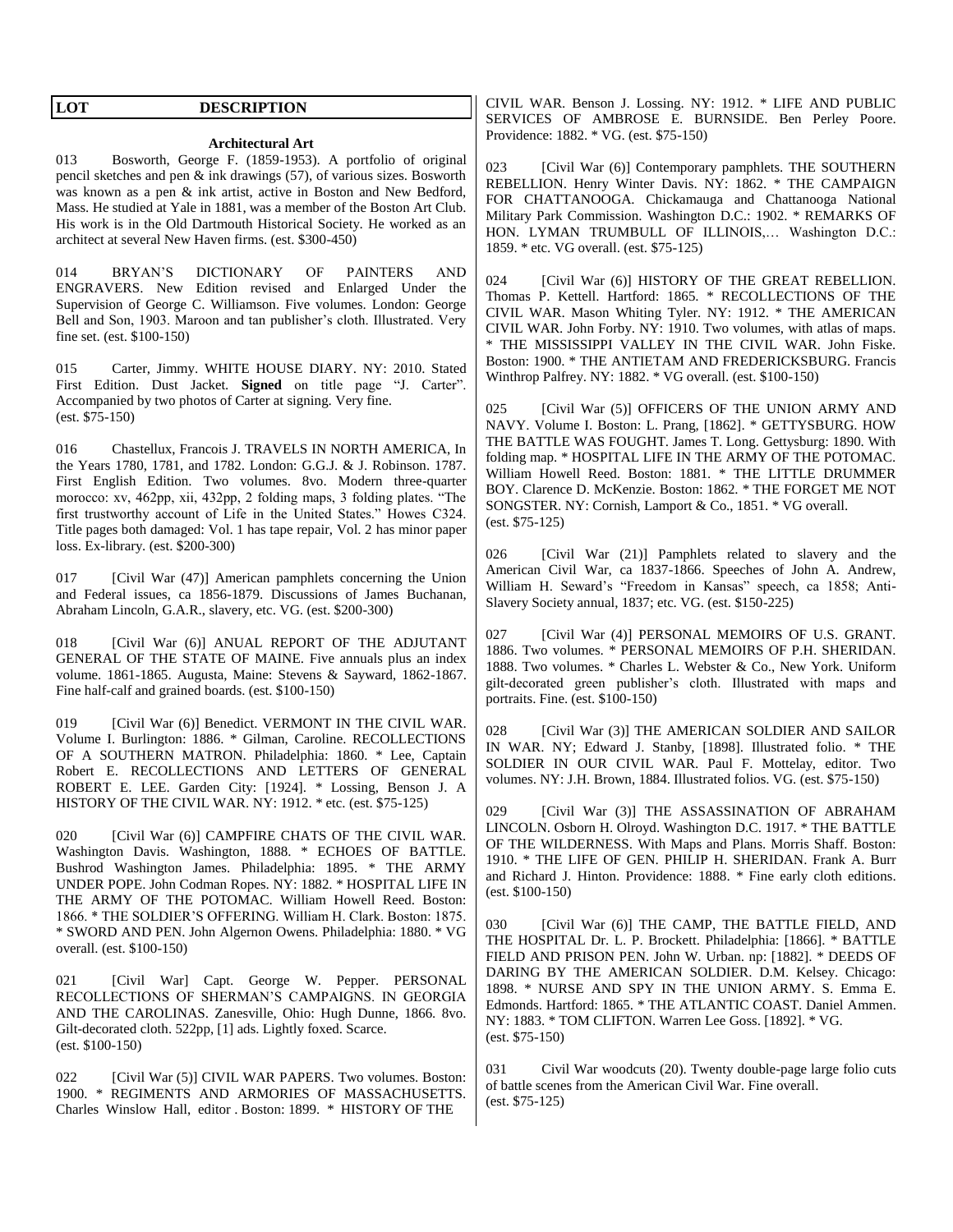| <b>DESCRIPTION</b><br><b>LOT</b> |
|----------------------------------|
|----------------------------------|

032 Clarke, H. FABULAE AESOPI SELECTAE, or Select Fables of Aesop; with an English Translation. "The First Boston Edition." Boston: Samuel Hall, 1787. Title leaf, [1]-154pp. Disbound. 12mo. Must be seen. (est. \$75-125)

033 Connecticut atlas maps (100) About one hundred hand-colored map plates from folio atlases of Connecticut. Includes remains of ATLAS OF HARTFORD CITY & COUNTY, CONN. Baker & Tilden, ca 1876. Must be seen. (est. \$100-150)

#### **American Revolution**

034 [Connecticut (3)] THE PUBLIC RECORDS OF THE STATE OF CONNECTICUT. Three volumes. Hartford: 1894, 1895, 1922. Charles J. Hoadly, State Librarian. Thick 8vo. Records ca 1776-1781. About fine. (est. \$75-125)

035 Currie, William. AN HISTORICAL ACCOUNT OF THE CLIMATES AND DISEASES OF THE UNITED STATES OF AMERICA. Philadelphia: T. Dobson, 1792. 8vo. Calf: [4], 409pp, v (index). Taped spine. Garrison-Morton, 1775. (est. \$100-150)

#### **Polygamy**

036 Curtis, George Ticknor. A PLEA FOR RELIGIOUS LIBERTY AND THE RIGHTS OF CONSCIENCE. An Argument Delivered in the Supreme Court of the United States April 28, 1886 in three cases of Lorenzo Snow… Washington D.C.: 1886. Printed for the author. A defense of Mormonism and polygamy. Fine. (est. 75-125)

037 De Bethune, Maximilian. MEMOIRS OF…, DUKE OF SULLY, PRIME MINISTER OF HENRY THE GREAT. Newly Translated from the French Edition of M. De L'Ecluse. To Which is Annexed the trial of Francis Ravaillac for the Murder of Henry The Great. Five volumes. Edinburgh: Alex Lawrie and Co., 1805. 8vo. Contemporary calf. Rubbed, some weak joints. (est. \$75-125)

038 Douglas, Steven A. SPEECH OF HON. S.A. DOUGLAS, OF ILLINOIS, ON THE STATE OF THE UNION. Washington: 1861. Washington: 1861. 30 pages. VG. (est. \$75-125)

039 [Early pamphlets (28)] American periodicals and sermons (14), plus English sermons (14). *New York Magazine*, issues from 1794 volume, and early London & Oxford sermons, ca 1709-1719. Varying condition. (est. \$75-125)

040 [Early texts (7)] THE ELEMENTS OF CRITICISM. Henry Home. Samuel Etheridge, 1796. Two vols. \* THE ART OF SPEAKING. Philadelphia: Thomas Dobson, 1786. \* A NEW HISTORY OF THE GRECIAN STATES. Lansingburgh: Sylvester Tiffany, 1794. \* THE ORATOR'S ASSISTANT. Alexander Thomas Jr. Worcester, Mass.: Isaiah Thomas Jr., December, 1797. \* etc. (est. \$125-175)

041 [Edwards, Jonathan (4)] AN ACCOUNT OF… MR. DAVID BRAINERD. Boston: D. Henchman, 1749. Leaf 197-8 defective. \* A DISERTATION CONCERNING LIBERTY AND NECCESSITY;… Worcester: Leonard Worcester, 1797. \* AN EXAMINATION OF THE LATE REVEREND PRESIDENT EDWARD'S ENQUIRY ON FREEDOM OF WILL. James Dana. Boston: 1770. Incomplete. \* THE "EXAMINATION OF THE LATE REVEREND PRESIDENT"… Continued. James Dana. New Haven: Thomas and Samuel Green,1773. Incomplete. \* Must be seen. (est. \$75-150)

042 Edwards, Jonathan. THE GREAT CHRISTIAN DOCTRINE OF ORIGINAL SIN DEFENDED; Evidences of Its Truth Produced. And Arguments to the Contrary Answered. Wilmington: James Adams, 1771. 8vo. Calf: xv, [1], 341pp. Rubbed, corners bumped, light foxing. (est. \$150-300)

043 Edwards, Jonathan. TREATISE CONCERNING RELIGIOUS AFFECTIONS. Elizabeth-Town: Shepard Kollock for Robert Hodge, 1787. 8vo. Calf: viii, [8] 499pp, [1], [8] table of contents. Boards detached, spine chipped, some damp stains. (est. \$150-300)

044 Emory, William H. NOTES OF A MILITARY RECONNOISSANCE, from Fort Levenworth, in Missouri to San Diego in California… Washington: Wendell and Van Benthuysen, 1848. Disbound. **Forty plates**, as issued. **Three plans and a giant folding map** detached from the text. Must be seen. Howes E145. (est. \$400-600)

045 [English imprints (15)] A bound volume of Sermons by fifteen different  $18<sup>th</sup>$  century clergymen. Oxford and London: ca 1714-1731. Topics include resurrection, education, atheism, free-will and predestination, liberty, etc. Boards detached. (est. \$75-125)

046 [Fiction (4), **signed** editions] Allen, Hervey. ANTHONY ADVERSE. NY: 1933. **First Edition**. \* Frost, A.B. THE BULL CALF AND OTHER TALES. NY: 1924. Dedication with artist's sketch on flyleaf. \* Roberts, Kenneth. NORTHWEST PASSAGE. Garden City, 1937. Dust jacket. \* Wetmore, Helen Cody and Zane Grey. LAST OF THE GREAT SCOUTS. NY: [1918]. **Signed** by the author's daughter, Mary Jester Allen. \* VG overall. (est. \$75-125)

047 [Fiction (8), U.S. and British] Burroughs, Edgar Rice. THE RETURN OF TARZAN. NY: [March, 1915], and TARZAN AND THE ANT MEN. NY: [September, 1924]. \* Remarque, Erich Maria. ALL QUIET ON THE WESTERN FRONT. Boston: [September, 1929]. Fifth printing. \* Mulock, Dinah Maria. JOHN HALIFAX, GENTLEMAN. Illustrated by Oswald Moser, **#98 of 250** copies. London: October 1912. \* Sexton, George William. RED HAIR FROM A COCK OF HAY. Clinton, NY: 1909. \* etc. Varying condition. (est. \$75-125)

048 Fletcher, Alexander. THE DEVOTIONAL FAMILY BIBLE. London: George Virtue. nd. Volume I: Genesis to Psalms. Large folio. Gilt-decorated morocco, 3 gilt edges. Dozens of engraved plates. Fine. (est. \$75-125)

049 Flynt, Henry. Twenty Sermons on Various Subjects. Boston: S. Kneeland and T. Green in Queen Street. 1739. Contemporary calf: [2], iv, 312pp. Cracked joints, lightly foxed. (est. \$150-300)

050 Franklin, Benjamin. THE LIFE AND ESSAYS OF DR. FRANKLIN. London: T. Kinnersley, 1816. 8vo. Rebacked calf: frontisportrait engraved title, viii, 471pp. VG. (est. \$75-125)

051 Franklin Mint History of the United States (200). Two hundred 45mm diameter bronze medals depicting the history of the U.S. Proof like medals in individual plastic holders in a wood case. ca 1976. Fine. (est. \$175-250)

### **Mechanical Arts**

052 [French plates (100)] RECUEIL DE PLANCHES, SUR LES SCIENCES, LES ARTS LIBERAUX, ET LES ARTS MECHANIQUES, Avec Leur Explication. Paris: Chez Briasson, 1771. About one hundred (of 253) engraved illustrations of the tools and occupations of various trades. Folio sheets, 10"x15.5" accompanied by some text. (est. \$150-225)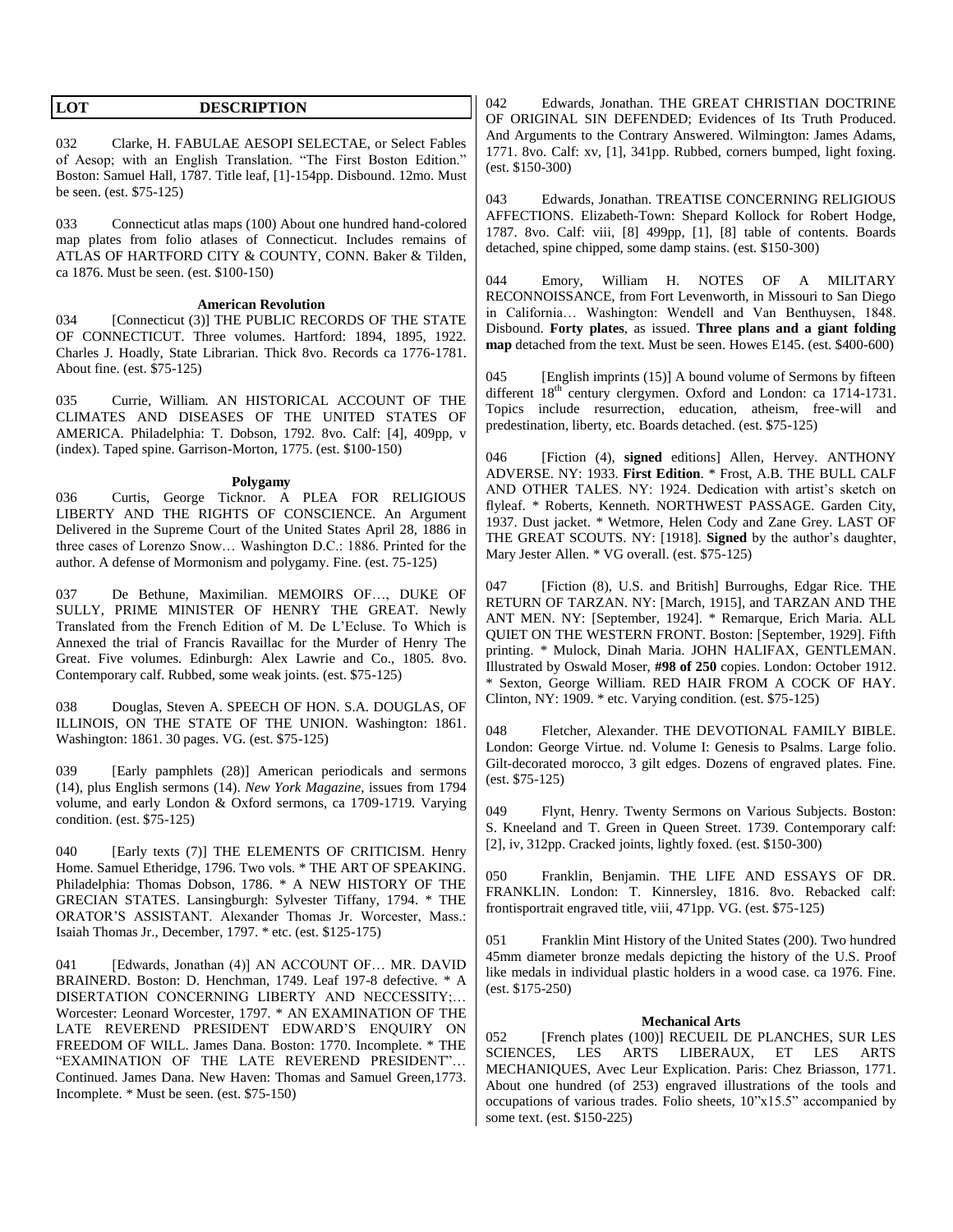**LOT DESCRIPTION** 

053 [Geography] A COMPENDIUS GEOGRAPHICAL HISTORY, Containing, A Concise Description of the Most Remarkable Places, Ancient and Modern, Europe, Asia, Africa and America. The Second Edition. Embellished with Maps. London: printed for W. Peacock, 1795. Small 8vo. Leather: 7 folding maps. Rubbed, lacking end papers. (est. \$200-300)

054 [George Washington] WASHINGTON'S FAREWELL ADDRESS TO THE PEOPLE OF THE UNITED STATES. Published for the Hampshire Washington Benevolent Society. NY: C.S. Van Winkle, 1812. 12mo. Quarter calf: frontispiece, membership certificate, 47 pages. Member's Copy. The certificate is **signed** by Joseph Lyman and Samuel Henshaw. Some damp stains. (est. \$125-175)

055 [Guns (20), books and catalogues] THE PENNSYLVANIA-KENTUCKY RIFLE. Henry J. Kauffman, [1960]. Two copies. \* ARMS AND ARMOR IN COLONIAL AMERICA. 1526-1783. NY: 1956. \* THE PARKER GUN. 1895. Showroom Catalogue. 1974. \* THE SHARPS RIFLE. Winston O. Smith. 1943. \* Reloading equipment catalogues (8), ca 1961-1970. \* etc. VG overall. (est. \$75-125)

056 [HAMPDEN COUNTY] Three volumes by Cliffton Johnson. NY: The American Historical Society, 1936. Thick 8vos. Green cloth: illustrated. Many details of Hampden County, including town histories, distinguished persons, geology, etc. VG. (est. \$60-90)

057 Hopkinson, Francis. THE MISCELLANEOUS ESSAYS AND OCCASSIONAL WRITINGS OF FRANCIS HOPKINSON, Esq. Three volumes. Philadelphia: T. Dobson, 1792. Calf, labels: vi, 384pp, 2 folded leaves of plates; iv, 422pp; vi, 215pp, [1], 204pp. Volume 1, weak hinges, one plate damaged. Shipton & Mooney 24407. Hopkinson was an author, composer, and signer of the Declaration of Independence. He designed the first U.S. flag, continental money, and the first U.S. coin. (est. \$200-300)

058 Hubbard, William James (1809-1862), Silhouette artist. Silhouette of a gentleman wearing a tall hat. 3"x4" paper oval. Boston, ca 1825. Hubbard's Boston gallery stamp is printed on the reverse. A Southern Sympathizer, Hubbard was killed when a shell he was filling exploded in a Virginia factory. (est. \$100-150)

059 [Isaiah Thomas] THE ONLY SURE GUIDE TO THE ENGLISH TONGUE: Or, New Pronouncing Spelling Books. By W. Perry. Revised by Isaiah Thomas, Worcester, Mass.: Isaiah Thomas Jr., 1798. "Eleventh Edition. Thomas' Worcester Edition." 12mo. Contemporary calf: frontispiece, 180pp, illustrated with cuts. Leaves darkened, soiled. (est. \$150-225)

060 [JAPAN] DESCRIBED AND ILLUSTRATED BY THE JAPANESE. Written by Eminent Authorities and Scholars. Edited by Captain F. Brinkley. Boston: J. B. Millet Company, [1897]. 15 parts. Folio (12.5"x15.75"). Each part in stiff illustrated wrappers with cloth spines. Each part with three albumen photographs. Wrappers brittle with some chips and separations. VG overall. (est. \$400-600)

061 Japanese block print facsimiles (54). Twentieth century color facsimiles of Japanese master artists. Many 18<sup>th</sup> century examples. Fullsize fine quality dot-matrix prints with description sheets in English and Japanese. Fine. (est. \$100-150)

062 Kennedy, Joseph C. G. AGRICULTURE IN UNITED

STATES IN 1860. Washington: 1860. 4to. Original half calf and boards, 292pp. Minor foxing. (est. \$75-125)

063 Kirchner, Paul, artist. Original cover art for *Screw* magazine. A fine 12"x10" pen & ink drawing for the cover of issue 618 of *Screw*. Matted side by side with the printed cover. **Signed** in print as Kurt Schnurr. Kirchner created several dozen covers for *Screw*. Fine. (est. \$125-175)

#### **Submarines**

064 Lake, Simon (1866-1945), naval architect, mechanical engineer. Three volumes. THE SUBMARINE IN WAR AND PEACE. Philadelphia: 1918. Presentation copy to U.S. Senator Joseph Robinson, **signed** by Lake. Fine. \* Another copy. \* SUBMARINE. The Autobiography of Simon Lake as Told to Herbert Corey. NY: 1938. **Signed** presentation copy to Lake's daughter, Marriam Lake Ford. VG, in worn dust jacket. (est. \$75-125)

065 Le Mercier, Andrew. THE CHURCH HISTORY OF GENEVA, In Five Books.. As Also a political and Geographical Account of that Republick. Boston, New England: sold by S. Gerrish, printed by B. Green, 1732. 8vo. Goat: 10, 220, [2]; vi, 76, [2] errata. Evans 3557. Rubbed  $19<sup>th</sup>$  century goat skin. Leaves tan. (est. \$250-375)

066 [**Lincoln, Abraham** (60)] Books, pamphlets, and related ephemera. A variety of biographical imprints, mostly ca 1865-1926. Fine overall. (est. \$125-175)

067 [Literature (5)] THE TASK. A Poem in Six Books. William Cowper. Boston: I. Thomas & E.T. Andrews, 1791. \* Another copy.\* POEMS, CHIEFLY IN THE SCOTTISH DIALECT. Robert Ferguson. NY: 1799. \* THE SEASONS. James Thomson. Wrentham, Mass.: Nathaniel Heaton, 1800. \* THE VICAR OF WAKEFIELD. Worcester, Mass.: Isaiah Thomas, 1795. Two vols. bound as one. \* Varying condition. Must be seen. (est. (\$100-150)

068 Lithographs (37): "C.G. Sargent's Improved System of Machinery for Washing and Scouring Wool." 39"x17" by J.H. Bufford's Lithography. Patented May  $24^{\text{th}}$ , 1870. Very fine. (est. \$200-300)

069 Lithographs (3): Indian portraits. History of the Indian Tribes of North America, by Thomas McKenney and James Hall, ca 1865- 1870. Two hand-colored prints by Rice, Rutter & Co. "Red Jacket," No. 2 and 'No-O-Mon-Ni," No. 82. Plus "Thayendanegea," No. 86, handcolored. Each approx. 7"x10". (est. \$75-125)

070 [Local histories (4)] QUABBIN, THE STORY OF A SMALL TOWN. Boston: 1893. \* NORTHBOROUGH HISTORY. Josiah Coleman Kent. Newton, Mass.: 1921. \* …THE EARLY TIMES IN MARLBOROUGH, MASSACHUSETTS. Ella A. Bigelow. Marlborough, Mass.: 1910. \* GREAT LITTLE WATERTOWN. G. Frederick Robinson. Watertown: 1930. \* VG overall. (est. \$75-150)

071 [London imprints (4)] THE WORKS OF ARISTOTLE, The Famous Philosopher, in Four Parts. A New Edition. London: np, 1711. \* PARADISE LOST: A Poem in Twelve Books. John Milton. London: A. Law, etc. 1795. \* JERUSALEM DELIVERED. An Heroic Poem. Translated from the Italian of Torquato Tasso by John Hoole. Two volumes. London: T. Bensley, 1802. \* VG overall. (est. \$125-175)

072 [Maine (5), local histories] A HISTORY OF THE FIRST CENTURY OF THE TOWN OF PARSONFIELD, MAINE. Portland: 1888. \* THE HISTORY OF WELLS AND KENNEBUNK. Edward E. Bourne. Portland: 1875. \* TEN YEARS AT PEMAQUID. J. Henry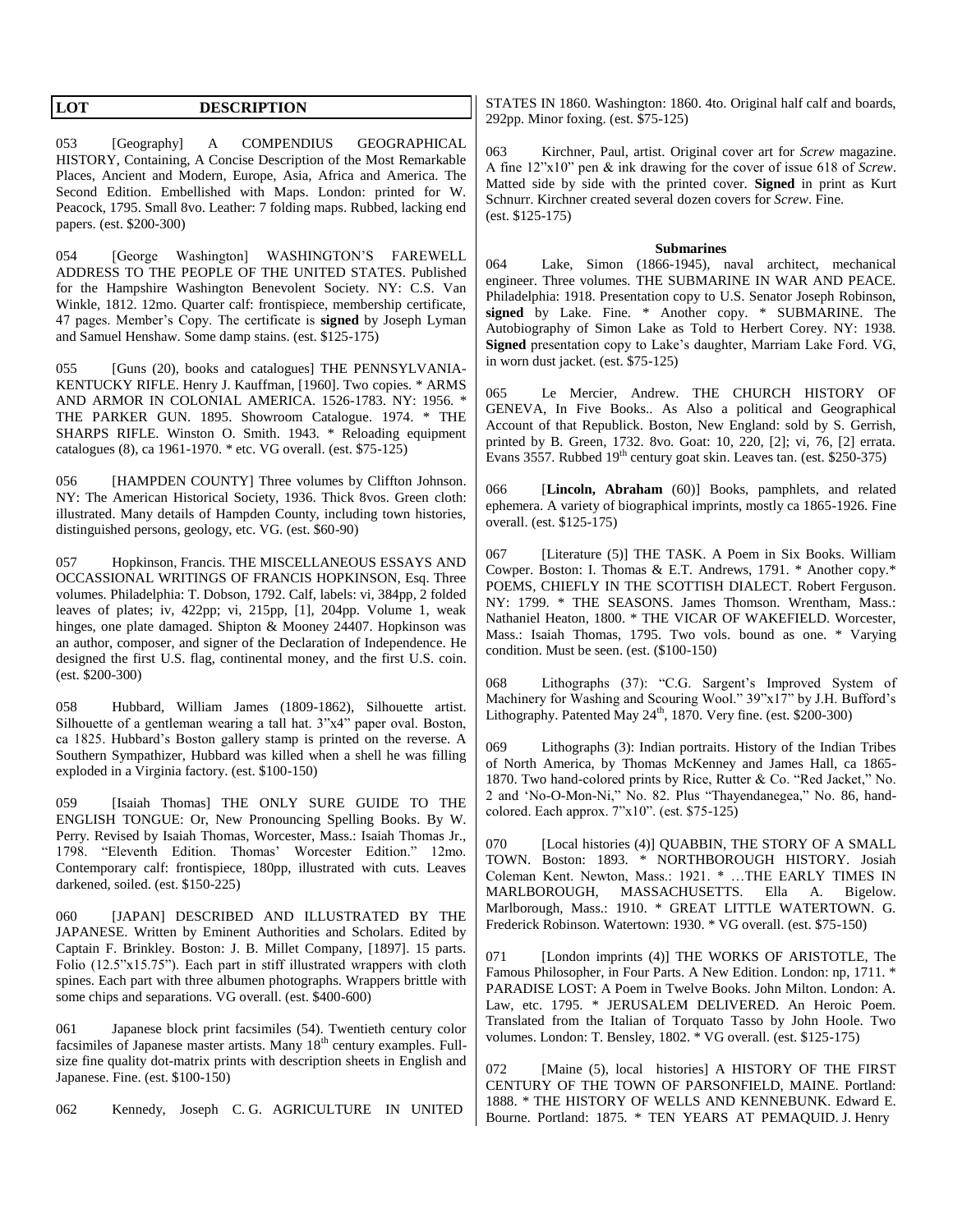| <b>DESCRIPTION</b> |
|--------------------|
|                    |

Cartland. 1899. \* TWENTY YEARS AT PEMAQUID. J.H.C. 1914. \* HISTORY OF THE TOWN OF WALDOBORO, MAINE. Samuel L. Miller. 1910. \* VG overall. (est. \$75-125)

073 [Maine (10), local histories] ROSTER OF MAINE...WORLD WAR 1917-1919. James Hanson. Two volumes. 1929. \* GRANDFATHER TALES OF SCARBOROUGH. Augustus F. Moulton. 1925. \* A REFERENCE LIST OF MANUSCRIPTS RELATING TO THE HISTORY OF MAINE. Three volumes. Elizabeth Ring. Orono, Maine: 1938. \* etc. VG overall. (est. \$75-125)

074 [Map] "Ornamental Map of the United States and Mexico." Ensign, Thayer & Co., N.Y.C. and Buffalo, 1848. Rod & rail map, 23"x31". Hand-colored lithograph with portraits and decorations. Must be seen. (est. \$125-175)

075 [Map] "The World at One View." Horace, Thayer & Co., N.Y.C. and Buffalo. 1847. Hand-colored and decorated mercater projection with ethnic portraits, female costumes and other illustrations. 31"x23" lithograph. Central tear repair. Shrink wrapped. (est. \$125-175)

076 [Mass. references (5)] *A GAZETTEER OF THE STATE OF MASSACHUSETTS*. Elias Nason. Boston: 1890. A fine bright copy. \* FITCHBURG DIRECTORY No. XVI. Fitchburg: 1886. Folding map included. \* *THE BOSTON ALMANAC*. Three editions: 1855, 1857, and 1875. Damrell & Moore, and Sampson, Davenport & Co. VG overall. (est. \$75-125)

077 Mather, Samuel. THE LIFE OF THE VERY REVEREND AND LEARNED COTTON MATHER. Boston: Samuel Gerrish, 1729. 8vo. Calf: half title, title, iv, 6, 10, 186pp. Detached boards. lacking end papers. (est. \$200-300)

078 [Mexico, Banking (5)] Lot of five Mexican imprints related to the treasury and banking. MEMORIA DEL SECRETARIO DEL DESPACHO DE HACIENDA… Aguila, Mexico: Jose Ximeno, 1833. \* SEGUNDA PARTE DE LA MEMORIA DE LA HACIENDA NACIONAL… 1836-1837. \* MEMORIA QUE EL SECRETARIO DE HACIENDA… Toluca: J. Quijano, 1850. \* Another copy. \* INFORME Y CUENTAS QUE EL BANCO DE AVIO… n.p.: n.d. (ca 1832). \* Varying condition. (est. \$75-125)

079 [Militaria (5), U.S.] NAVAL DOCUMENTS Related to the United States Wars with the BARBARY POWERS. Two volumes. Washington: G.P.O.: 1939-1940. Thick 8vo. Maps and illustrations. \* MESSAGE OF THE PRESIDENT OF THE UNITED STATES,…Report of the Secretary of the Navy. Washington: 1863. \* PAPERS RELATING TO FOREIGN AFFAIRS. Part II. Washington: 1865. \* ANNUAL REPORT OF THE ADJUTANT-GENERAL OF THE COMMONWEALTH OF MASSACHUSETTS. Boston: 1866. Fine overall. (est. \$75-150)

080 [Mining (46)] *The Engineering and Mining Journal*. Forty six issues from Sept. 20, 1884 through Jan. 30, 1886. Scientific Publishing Co., New York. Fine overall. (est. \$100-200)

081 Miscellaneous art work (15), mixed periods: 4-page handdrawn art poem, ca 1860; art drawing book by C.A. Howe, ca 1840; pen & ink drawings of women; art sketches. VG overall. (est. \$75-125)

082 Miscellaneous art work (115): pencil drawings, watercolors, prints. Mostly early to mid  $20^{th}$  century. Must be seen. (est. \$75-150)

#### **Women's Literature**

083 Mollineaux, Mary (1651-1696). FRUITS OF RETIREMENT: Or, Miscellaneous Poems, Moral and Divine. Being Contemplations, Letters, &c. Written on a Variety of Subjects and Occasions. The Seventh Edition. Philadelphia: Joseph Crukshank, 1776. 12mo. Contemporary calf: [36], 142pp, [2] printers ads. VG. (est. \$75-125)

084 Moody, Samuel (1676-1747). THE GOSPEL WAY OF ESCAPING THE DOLEFUL STATE OF THE DAMNED: With a Representation of Their More Aggravated Misery, Who go to Hell from Under the Gospel. Second Edition. Boston: Kneeland and Green, 1739. Calf: [2], iv, 172pp, [2] catalogue. Rubbed contemporary calf. Lacks flyleaves, small area of paper loss in title page, minor defects. Evans 4390. (est. \$150-225)

085 [Non Fiction (6), illustrated travel] Chittenden Hiram Martin. THE YELLOWSTONE NATIONAL PARK. Cincinnati: 1918. Campbell, Wilfred. CANADA. London: 1907. \* Hartwig, G. THE POLAR AND TROPICAL WORLDS. Springfield: 1875. \* Loftus, William Kenneth. TRAVELS AND RESEARCHES IN CHALDEA AND SUSIANA. NY: 1857. \* etc. VG overall. (est. \$100-200)

086 Pamphlet (Boston Fire). C.C. Coffin. THE STORY OF THE GREAT FIRE, by "Carleton." Boston: Shepard and Gill, 1872. Printed wrappers, frontispiece, 32pp, 16 pages of ads, woodcut illustrations. (est. \$60-90)

087 Pamphlets (26). American political subjects, ca 1795-1880. Sermons on holidays, elections, biographies of politicians, histories, etc. VG. (est. \$75-125)

088 Pamphlets and ephemera (33). Election 1882 tickets for Democratic and Greenback parties. Early political speeches on agriculture, disarmament, etc. ca 1801-1882. Must be seen. (est. \$125-175)

089 Pamphlets (27): histories, speeches, sermons. Mostly New England imprints, ca 1801-1830. VG overall. (est. \$75-125)

090 Pamphlets (26): lectures, histories, sermons, etc. New England imprints, ca 1802-1840. VG overall. (est. \$75-125)

091 Pamphlets (24). Most ca 1737-1837: sermons, reports, periodicals, etc. Various cities: Boston, New York, Hartford, etc. VG overall. (est. \$75-125)

092 Pamphlets (25): political and topical, ca 1798-1890. Speeches by John Quincy Adams, William Seward, and Daniel Webster; Andrew Jackson, Message from the President, May 28, 1830; "New Gospel of Peace" issues, ca 1863; court proceedings, etc. VG overall. (est. \$125-175)

093 Pamphlets (30): topical subjects, with Boston and New England imprints, ca 1810-1836. Topical lectures, sermons, theology. VG. (est. \$75-125)

094 Peabody, Robert Swain (1845-1917), architect. Pencil sketch of a house, 17"x10". **Signed** on reverse. Peabody formed a Boston partnership with John Goddard Stearns ca 1870-1917. Must be seen.  $ext. $60-90)$ 

095 [Pennsylvania (2)] REPORTS OF CASES RULED AND ADJUDGED IN THE COURTS OF PENNSYLVANIA, Before and Since the Revolution. Philadelphia: T. Bradford, 1790. \* "THE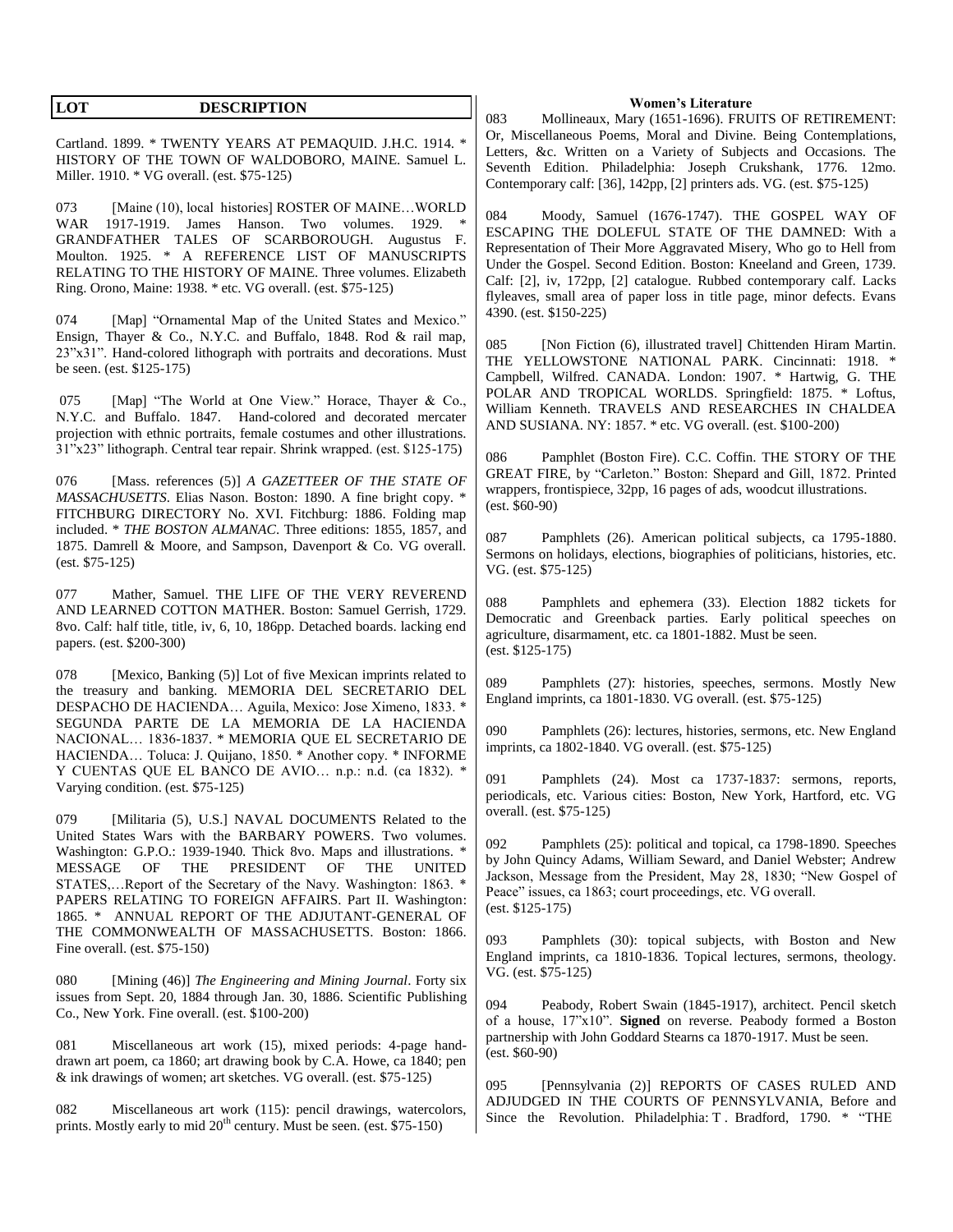CONSTITUTION OF THE COMMONWEALTH OF PENNSYLVANIA, As Altered and Amended by the Convention…" Philadelphia: Zachariah Poulson Jr. , 1790. 8vo. Pamphlet: [2], 24pp. Incomplete. (est. \$75-125)

096 [Postal History (15)] References and hard-bound catalogues— Brookman. THE U.S. POSTAGE STAMPS OF THE 19<sup>TH</sup> CENTURY. Three Volumes. 1989. \* Bomar. POSTAL MARKINGS OF UNITED STATES EXPOSITIONS. 1987. \* Biddle. AMERICAN ILLUSTRATED COVER CATALOG. 1981. \* Gross. UNITED STATES STAMP TREASURES. 2018. \* etc. Very fine. Mostly color illustrated volumes. (est. \$125-175)

097 Priestly, Joseph. DISCOVERIES RELATING TO THE EVIDENCES OF REVEALED RELIGION, DELIVERED IN PHILADELPHIA. Philadelphia: Thomas Robson, 1796. 8vo. Calf, label: 474pp. Rubbed. VG. (est. \$100-150)

098 Prints (57). A collection of artist-drawn views of Connecticut factories. Boston: D. H. Hurd & Co., ca 1893. 15"x18" portrait prints. VG overall. (est. \$100-150)

099 Prints (48): American and European. Werner Co. chromolithographs of Navy history, ca 1899; Kellogg silhouette lithographs; *Boston Sunday Globe* supplements, ca 1907. David Davidson photograph, etc. VG, in artists portfolio. (est. \$200-300)

100 Prints (7): American, published by The Print Makers Society of California and The Society of American Etchers. Samuel Chamberlain, Franklin T. Wood and John Costigan. S.A.E. Publications, ca 1939. Walter Tittle, Alson Clark, Benjamin C. Brown, and Dwight C. Sturgis. P.M.S.C. Publications, ca 1931-1940. These are all **signed in pencil by the artist**. Small folio prints in publisher's sleeves with text sheets. Fine. (est. \$125-175)

101 Prints (174): botanical, in three albums. A large collection of 19<sup>th</sup> century hand-colored botanicals in albums of plastic sleeves. Must be seen. (est. \$150-225)

102 Reed, Charles Wellington (1841-1926). Civil War soldier and artist from Boston. Watercolor landscape, 10.5"x6". Reed's papers are in the Library of Congress. (est. \$60-90)

103 [Republics of Argentina and Chile] REPORT PRESENTED TO THE TRIBUNAL APPOINTED BY HER Britannic Majesty's Government… with regard to the frontier between the Argentine and Chilean republics. London: 1900. 4to. Cloth: [4], 385-684pp, many folding maps & plates. Spine stripped. (est. \$60-90)

104 Rousseau, Jean Jacques (1712-1778). A DISERTATION ON POLITICAL ECONOMY: to Which is Added a Treatise on the Principles of politic Law. Albany: Barber and Southwick, 1797. 12mo. Calf: 72, 214, [2]. Chipped spine, some loose signatures with erosion into outer margins. Evans 32780. (est. \$100-150)

105 Russell, John Jr. THE HISTORY OF THE WAR BETWEEN THE UNITED STATES AND GREAT BRITAIN, Which Commenced in June, 1812, and Closed in Feb. 1815;… Hartford: B.&J. Russell, 1815. 8vo. Calf, label: 462pp. Howes R535. Rubbed, lacking free front flyleaf, minor defects. (est. \$75-125)

106 Savage, James. A GENEALOGICAL DICTIONARY OF THE

FIRST SETTLERS OF NEW ENGLAND. Four volumes. Baltimore: 1965. Reprint of 1860, 2 editions. Very fine. (est. \$50-75)

107 [SMITHSONIAN] CONTRIBUTIONS TO KNOWLEDGE, Volume XI. Washington: 1859, wrapper date 1860. Large 8vo. Original printed front wrapper. Color maps and plates. Featuring a report of the 1858 total eclipse, by Lt. Gilliss. VG. (est. \$75-125)

108 [Snow, Edward Rowe (45)] A collection of forty-five editions by Mr. Snow, many **first editions**. 1943-1980. Some with dust jackets. VG overall. (est. \$100-150)

109 [Snow, Edward Rowe (24)] **Signed** and **dedicated** to Joe Boudreau, twenty-four editions: GREAT GALES AND DIRE DISASTERS, 1952; THE VENGEFUL SEA, 1957; THE FURY OF THE SEAS, 1964; TRUE TALES OF TERRIBLE SHIPWRECKS, 1963; NEW ENGLAND SEA TRAGEDIES, 1960; TALES OF PIRATES AND THEIR GOLD, 1963; etc. Also included is LOG OF A SEA CAPTAIN'S DAUGHTER by Alice Rowe Snow, [1944]. Mr. Boudreau was a close associate of Mr. Snow, taking up the task of ferrying him to many of the islands along the New England coast for the purpose of research. All in original dust jackets. VG. (est. \$150-250)

110 [Snow, Edward Rowe (12] Twelve **signed** editions: FAMOUS LIGHTHOUSES OF NEW ENGLAND, October 1945; MYSTERIES AND ADVENTURES ALONG THE ATLANTIC COAST, 1948; A PILGRIM RETURNS TO CAPE COD, November 1946; PIRACY, MUTINY AND MURDER, 1959; PIRATES AND BUCCANEERS OF THE ATLANTIC COAST, December 1944; etc. All with dust jackets, VG overall. (est. \$75-150)

111 Stevensgraphs, book markers (2). Made by B.B. Tilt & Son, NY and Paterson, NJ. Both celebrating the centennial with portraits of George Washington. Jacquard loom-woven silk examples. B.B. Tilt is listed in the U.S. Commissioner's Report for the Paris Exhibition. Very fine. (est. \$75-125)

112 Swann, Don (1889-1954), American artist. Eight etchings and a mezzotint, including two etchings by his son, Don Swann Jr. Swann Sr. was a Baltimore artist well known for his historic Americana. There are six **signed** (4 limited) etchings by Swann Sr.: *Masonic Temple, 16th St.*; *Church St., Annapolis*; *Mt. Vernon*; *Arlington Bridge, Virginia*; *Washington's Headquarters*; *Old Trinity Church*; and a **signed** and limited mezzotint, *Homewood, J.H.U*. Various sizes, from miniature to 7"x10". Swann's work is in many significant collections, including the Metropolitan Museum and the Congressional Library. These original prints are **all signed** and most have original authentication labels. (est. \$200-300)

113 [Theology (23)] British and American theological pamphlets: London (14), 1646-1785; and Boston, ca 1742-1800. Varying condition. (est.\$100-150)

#### **"of Evil-Speaking"**

114 Tillotson, John (1630-1694), Archbishop of Canterbury. A SERMON PREACH'D BEFORE THE KING AND QUEEN, AT WHITE-HALL. London: H. Hills, 1709. 4"x7". 16 pages. VG. (est. \$60-90)

115 Victorian book press. Fine cast iron screw-wheel press. (est. \$75-125)

116 Warren, Theresa J., ca 1980-1995 art portfolio. A large collection of artist's sketches. Mostly of figures, fashion, and advertising. Must be seen. (est. \$75-150)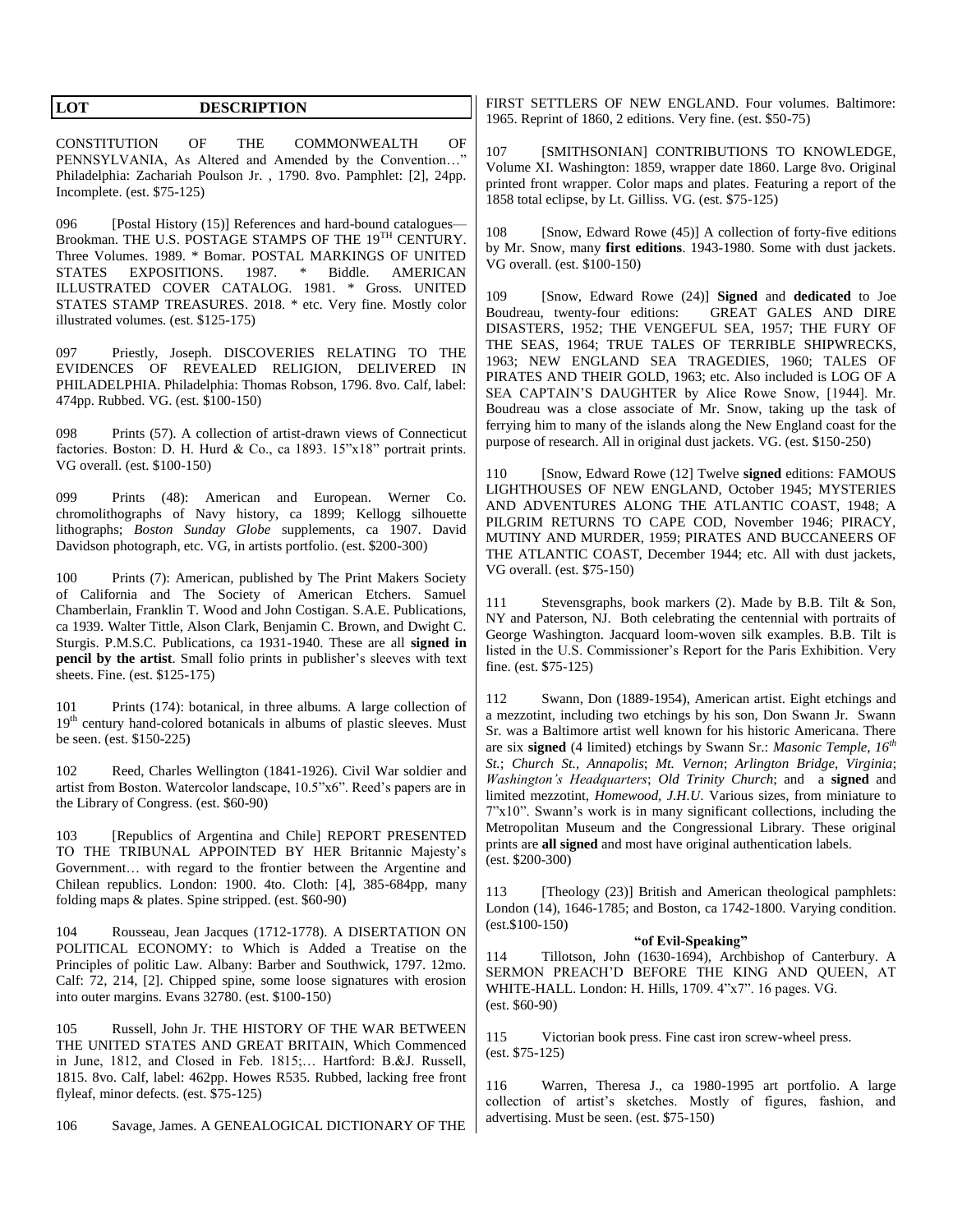| LOT                                                | <b>DESCRIPTION</b>                                                                                                                                                                                                                                                                                                                                                                                                                                                                                                                                                                | American WWI posters (8). Eight half-sheet<br>128<br>issue posters. Must be seen. (est. \$100-150)                                                                                                                                                                                                                                                                                                                                                                                                                                                |
|----------------------------------------------------|-----------------------------------------------------------------------------------------------------------------------------------------------------------------------------------------------------------------------------------------------------------------------------------------------------------------------------------------------------------------------------------------------------------------------------------------------------------------------------------------------------------------------------------------------------------------------------------|---------------------------------------------------------------------------------------------------------------------------------------------------------------------------------------------------------------------------------------------------------------------------------------------------------------------------------------------------------------------------------------------------------------------------------------------------------------------------------------------------------------------------------------------------|
| 117                                                | Watson, Richard. AN APOLOGY FOR THE BIBLE, in a<br>Series of Letters, Addressed to THOMAS PAINE. NY: T.&J. Swords,<br>1796. 12mo. Calf with label: 178pp, [1] Printers ad. VG. (est. \$125-175)                                                                                                                                                                                                                                                                                                                                                                                   | American WWI posters (5). "My Soldier," Thir<br>129<br>(2). * "Books Wanted" for our Men in Camp and "Ove<br>All five full-sheet, ca 1918. Must be seen. (est. \$75-125)                                                                                                                                                                                                                                                                                                                                                                          |
| <b>EPHEMERA</b><br>118<br>119<br>$(est. $125-175)$ | [Advertising (94)] Illustrated billheads, handbills, promotional<br>brochures, etc. from the correspondence of the Danbury Agricultural<br>Society Secretary, ca 1903-1915. Concerning carnivals, fairs, Vaudeville<br>companies, etc. Fine, in an album of plastic sleeves. (est. \$125-175)<br>[Advertising (85)] Illustrated letterheads, handbills, telegrams,<br>etc. from the correspondence of the Danbury Agricultural Society<br>Secretary, ca 1901-1916. Concerning Vaudeville shows, theatre<br>companies, amusement parks, etc. Fine, in an album of plastic sleeves. | 130<br>American WWII posters (6). "To Have and<br>Bonds," full-sheet. * "Fire Away!in Memory of the U<br>half-sheet. * "The Mystery Ship Shangri-La," half-sh<br>overall. (est. \$75-125)<br>[Archive $(70)$ ] $18th$ century documents: writs,<br>131<br>other documents ca 1708-1797. Bristol, Mass. and New Y<br>Pool and Clarke invoices, etc. Fine overall. (est. \$100-150)<br>132<br>[Archive (200)] Family of John Ball,<br>Hampshire, ca 1781-1840. Miscellaneous documents, rec<br>papers from the estate of John Ball. (est. \$75-150) |
| 120                                                | [Advertising (70)] Letterheads, brochures and related<br>ephemera for fireworks, fire extinguishers, automobiles, detective<br>agencies, ca 1907-1015. Many illustrated examples. Fine, in an album of<br>plastic sleeves. (est. \$125-175).                                                                                                                                                                                                                                                                                                                                      | 133<br>[Archive (50)] Fifty American military docun<br>1899. West Point orders, Civil War vouchers, general ord<br>mixed group. Many signatures that are unresearched. Var<br>$(est. \$150-225)$                                                                                                                                                                                                                                                                                                                                                  |
| 121                                                | [Advertising (80)] Material related to county fairs from the<br>correspondence of the Danbury Agricultural Society Secretary, including<br>lithography for posters, tickets, envelopes, etc. ca 1909-1920.<br>Companies include "Tolman's Fair Envelopes," St. Louis Sticker Co.,<br>Berkshire Poster Co., Milwaukee Label and Seal Co., Donaldson                                                                                                                                                                                                                                | 134<br>[Archive (200)] Hopkinton, Mass. family doc<br>Bridges and White families. Deeds and correspondence<br>Also includes material related to the towns of Newton and<br>Mass. (est. \$125-175)                                                                                                                                                                                                                                                                                                                                                 |
| $(est. $125-175)$                                  | Lithographing Co., etc. VG, in an album of plastic sleeves.                                                                                                                                                                                                                                                                                                                                                                                                                                                                                                                       | 135<br>[Archive (60)] John and Peter Wendell families                                                                                                                                                                                                                                                                                                                                                                                                                                                                                             |

122 [Agricultural Fairs (75)] Handbills, advertising covers, letterheads, and fair-related ephemera from the correspondence of the Danbury Agricultural Society Secretary, ca 1907-1917. Illustrated correspondence from Saratoga County Fair, East Maine Agricultural Society, Brockton Horse Show, New York State Fair, National Trotting Association, etc. Fine, in an album of plastic sleeves. (est. \$125-175)

123 American & foreign postal history (2 large cartons), 19<sup>th</sup> &  $20<sup>th</sup>$  century: album leaves, first day covers, loose stamps, stamped covers, stampless covers. **Many thousands of items**. Must be seen. (est. \$300-450)

124 American postage stamps (51). Scott's numbers between 8- 229, Thirty numbers between 8-100, including 8, 10, 15, 22, 25, 36, 37, 70, 75, etc. Must be seen. (est. \$300-450)

125 American postage stamps and envelopes (17). Fifteen used U.S. postage stamps, ca 1870-1882. Scott's numbers 150, 157, 159-161, 178, 179, 186-190, 208, 211, 214. Plus advertising covers from Col. Charles A. Lindbergh and The Pepsodent Co. (Amos & Andy) with inserts. (est. \$125-175)

126 American postal stationery and cards (175). A large selection of mint and used postal items, including covers, cards, and letters. An unresearched lot of  $19<sup>th</sup>$  and early  $20<sup>th</sup>$  century material. (est. \$100-150)

127 [American presidents' wives (20)] Photographs and free-frank envelopes: Mary Todd Lincoln, Frances Folsom Cleveland, Lucretia Rudolph Garfield, Edith K. Roosevelt, etc. Fine, in plastic sleeves. (est. \$125-175)

war and social

d Liberty Loan  $er$  There" (3).  $*$ 

to Hold. War I.S.S. Dorado," heet. \* etc. VG

invoices, and York aldermen. Pool and Clarke invoices, etc. Fine overall. (est. \$100-150)

Temple, New eipts, and legal

nents ca 1861ers, etc. A very ving condition.

tuments of the ca 1820-1890. d Framingham,

[Archive (60)] John and Peter Wendell families of New York. Pertaining to land sales in Albany area ca 1813-1860. Various sizes. Many signatures. VG overall. (est. \$100-150)

136 [Archive (250)] Land deeds and documents ca 1800-1860, from many New England counties: Hampshire County, Massachusetts; York and Lincoln Counties, Maine; New Hampshire counties include Grafton, Hillsboro; etc. Also includes some scattered locations such as Philadelphia and New York. Must be seen. (est. \$150-225)

137 [Archive (large carton)] Dr. George Brown, director of the Barre Institute for the Feeble Minded, Barre, Mass. Hundreds of items: letters of concerned parents, pay orders for Institute supplies, cabinet photos of Dr. Brown and family, pamphlets and circulars for the Institute, etc. ca1850-1950. A large diverse group that must be seen. (est. \$250-350)

138 [Archive (45)] Military documents. Massachusetts militia ca 1840-1860. Elementary Drill Returns, Service Certificates, equipment requests, etc. All **signed** by officers later to serve in the Civil War, e.g., Charles Everett, Henry Shaw Briggs, Erastas Newton Bates, etc. Fine, in an album of plastic sleeves. (est. \$200-300)

139 [Archive (66)] Military documents. Reconstruction Era, ca 1870, South Carolina. Discharge documents from the  $8<sup>th</sup>$  U.S. Infantry. **Signed** by Major Edwin W.H. Read and other unit officers. VG overall. (est. \$125-175)

140 [Archive (200-225)] Mixed letters and business correspondence. Some ante bellum South material, Tewksbury Mass., Rutland County Vermont, Richmond Virginia, etc. Early to mid 19<sup>th</sup> century. (est. \$100-150)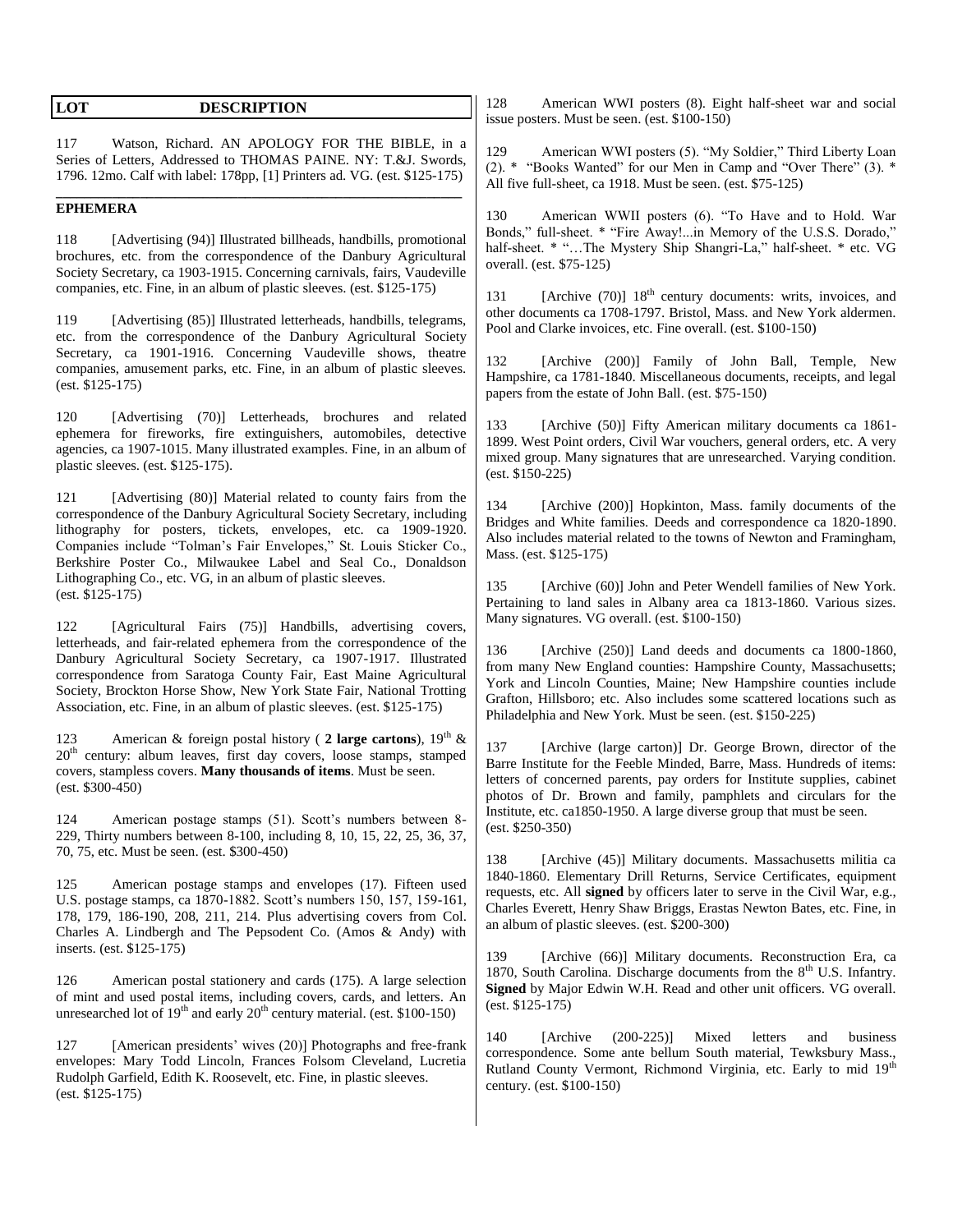| LOT | <b>DESCRIPTION</b> |
|-----|--------------------|
|     |                    |

141 [Archive (150)] New England area material: accounts, indentures, warrants, etc. ca 1800-1860. An unsorted trove of manuscript and printed form documents. (est. \$200-300)

142 [Archive (150)] New England correspondence. A large collection of more than 150 letters ca 1800-1860, including many stampless covers. Lot includes many family-related groups. (est. \$200-300)

143 [Archive (225)] New York family of **James Christopher Roosevelt** (baptized 1770) and his son James Henry Roosevelt (1800- 1863). Documents are ca 1820-1865. Various business papers. James Roosevelt left his estate to the City of New York to found a hospital in his name. VG. (est. \$300-450)

144 Autograph and drawing albums (10). Late  $19<sup>th</sup>$  and early  $20<sup>th</sup>$ century. Must be seen. (est. \$75-125)

145 Autographs (110): letters, documents, and other ephemera. Political, governors, authors, letters to artist Ross Turner from local notables, etc. Mid  $19<sup>th</sup>$  though  $20<sup>th</sup>$  century. A diverse and interesting group. (est. \$75-125)

146 Autographs (30), movie actors. Mostly 8"x10" gelatin prints. Rod Steiger, Rod Taylor, Gregory Peck, Jack Elam, Clint Walker, Anthony Hopkins, Victor Mature, and others. Sizes range between 3"x5" and 8"x10". Fine overall. (est. \$75-125)

147 Autographs (25), movie actresses. Mostly 8"x10" photos. Shirley Temple, Sigourney Weaver, Jane Fonda, Joan Fontaine, Kim Novak, Doris Day, and others. Sizes range between 3"x5" and 8"x10". Very fine. (est. \$75-125)

148 Aviation-related covers (450-500), ca 1928-1950. Air mail stamped covers, first day covers, and first-flight covers. Fine overall. (est. \$100-150)

149 Battleship plans (4). "Typical Battleship." Navy Department. Washington D.C., December 7, 1942. \* "Typical Aircraft Carrier." Navy Department. Bureau of Ships. December 7, 1942.\* Each plan is in twosheets, fore and aft,  $33"x55"$  each sheet. (est. \$75-125)

150 Billheads and letterheads (14): Roycrofters letter **signed** by Elbert Humbard II, Nov. 24, 1928; Pan American Exposition, 1901; twelve ca 1836-1867 billheads for various products. (est. \$60-90)

#### **Baseball**

151 [Boston Champions] "International Baseball…" from *Harper's Weekly*, June 27, 1874. A 16"x11" team portrait print. VG. The players and names are listed. Excised from the original magazine. (est. \$75-125)

152 [**Boston Massacre**] Charles E. Goodspeed book plate, 3"x4.5" facsimile of Paul Revere's engraving of the Boston Massacre. Fine. (est. \$60-90)

153 Broadsheets (2). Two early examples: "Great & Important Meeting of Democratic Republicans," ca 1838. Presenting resolutions from a meeting of Democratic Republican Electors of New York. 15"x22". \* News Carrier's Address, from the *American Statesman and Evening Advertiser*, Boston, January 2, 1823. \* Both examples shrinkwrapped. (est. \$75-125)

154 Broadsides, posters, advertising (8). Boston & Albany Railways. "Grand Excursion to Downer Landing. August 4, 1890." \* Tarzan movie serial poster. "The Son of Tarzan." (No illus.) \* "Ringling Bros and Barnum Bailey Combined Shows," \* etc. Quite various. VG overall. (est. \$75-125)

155 Business documents (100-110). Miscellaneous letters and business paper, mostly mid 1800s. Checks, invoices, bills of lading, warrants, etc. (est. \$75-125)

156 Canadian postage stamps, two albums of plastic sleeves. Dominion of Canada, New Foundland, and Province of Canada issues. Includes Queen Victoria "small" and large "Cents" issues, 3 pence beaver reds, etc. Plus many later  $20<sup>th</sup>$  century issues. A valuable collection that must be seen. (est. \$600-900)

157 [Carnival acts (32)] Advertising related to Vaudeville entertainment typical for the Danbury Fair, ca 1908-1920. Brochures, letterheads, handbills, and trade ephemera: Six Flying Banvards; Mille. Martha, Greatest of All Gymnasts; Professor V.P. Wormwood's 'Performing Animals'; Chester B. Johnstone, 'Dare Devil Cyclist'; Edward Geer, 'The Human Comet'; etc. VG, in an album of plastic sleeves. (est. \$150-225)

158 Catalogues (24). Various products, ca 1875-1965, including sports equipment, model trains, home appliances, clothing, machinery, etc. Fine overall. (est. \$75-125)

159 Christmas postcards (90), with about fifty depicting Santa Claus. Fine, in an album of plastic sleeves. (est. \$75-125)

160 [Civil War] Alexander Duer Irving Jr., Acting Assistant Adjutant General, Army of the Gulf, New Orleans. Albumen portrait photograph, 8"x6.5" on a 14"x11" photographers board. Identified on the reverse in a contemporary hand. Evidently a gift from his mother. He was a Captain in the  $176<sup>th</sup>$  Regiment, New York Volunteers. VG. (est. \$200-300)

161 [Civil War] document: **signed** Gideon Welles, Secretary of the Navy. An order to report to Rear Admiral Paulding for temporary duty on board the U.S.S. Vermont. Dated August 19, 1864. (est. \$75-125)

162 [Civil War Dragoons] general officers (4). Four albumen photographs and two letters relating to general officers in the Second Dragoons Regiment of the U.S. Army: Major General Philip St. George Cooke (1809-1895) photo and an 1855 letter from the Quarter Master General's office: Major General Christopher Colon Auger (1821-1885?) photo, Lt. Colonel John Mix photo, etc. Photos are cut and applied to special album pages. Lot includes prints and text material. (est. \$200-300)

163 [Civil War Dragoons] general officers (2). Two special album leaves displaying five and four (resp.) albumen photographs of officers associated with the Dragoons. One leaf includes 5 individual photos of Major Generals and staff: Wesley Merritt, Mizner, Gay, Harrison, and Leoser. The other leaf includes 4 individual photos: Major Gen. Delos Bennet Sacket (1822-1885), Brigadier Gen. George A. H. Blake, Brigadier Gen. Nelson B. Sweizer, and Major Gen. John Wynn Davidson. Fine, dark images. (est. \$200-300)

164 [Civil War Dragoons] Major General John Baillie McIntosh (1829-1888) carte-de-visite size albumen portrait, mounted on an album leaf. McIntosh distinguished himself in many battles, including Antietam, Chancellorsville, Gettysburg, etc. Rare image. (est. \$100-150)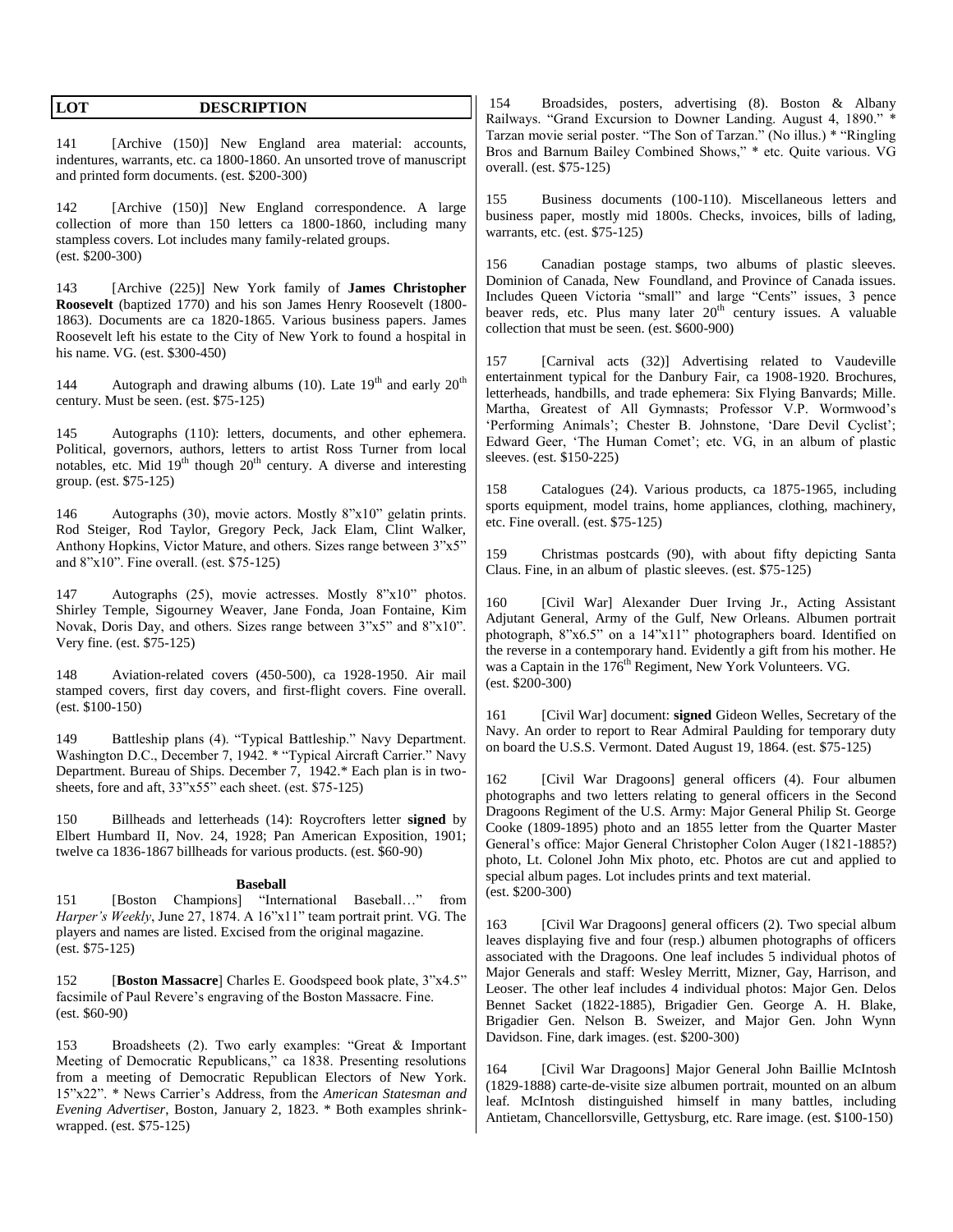| LOT<br><b>DESCRIPTION</b>                                                                                                                                                                                                                                                                                                                                                                                | resolve issued by the State Legislature, "Resolve providing for the                                                                                                                                                                                                                                                                             |
|----------------------------------------------------------------------------------------------------------------------------------------------------------------------------------------------------------------------------------------------------------------------------------------------------------------------------------------------------------------------------------------------------------|-------------------------------------------------------------------------------------------------------------------------------------------------------------------------------------------------------------------------------------------------------------------------------------------------------------------------------------------------|
|                                                                                                                                                                                                                                                                                                                                                                                                          | Choice of President and Vice President." Some marginal damage.<br>$(est. $60-90)$                                                                                                                                                                                                                                                               |
| 165<br>[Civil War (7), ephemera] Carte de visite portraits of "Our<br>present peace commissioners". * Two 1864 stamped covers for election<br>tally-sheets, State of Ohio. * U.S.S. Massachusetts medical department<br>document dated Jan. 14, 1865. * Letter by the Colonel of the First<br>Cavalry Brigade at Newport, May 26, 1863. * Two patriotic postal<br>covers. * VG overall. (est. \$125-175) | 178<br>Documents (48). Austro-Hungarian, ca 1848-1890. A fine<br>selection of documents, many with Hungarian revenue stamps. Most<br>appear to be business-related. VG overall. (est. \$125-175)<br>179<br>Documents (150). Canton, Maine, a group of treasurer's                                                                               |
| [Civil War (15)] Fifteen 3"x3" albumen photographs, ca 1842-<br>166<br>1866, mounted on sheets in pairs. Including views of Governor's Island,<br>NY (1864); Storemont Raid encampment, Falmouth VA, 1863; views of<br>Fort Matanzas, Florida; and views of Florida military prisons. Must be<br>seen. (est. \$150-225)                                                                                  | records, ca 1840-1900. State of Maine forms and returns, receipts,<br>inventories, etc. A varied group of un-researched items. (est. \$75-125)<br>180<br>Documents (60). Massachusetts and Maine: court documents,<br>indentures, and inventories. Early to mid 19 <sup>th</sup> century. VG overall. An<br>un-researched lot. (est. \$150-225) |
| [Civil War] Thomas Greely Stevenson (1836-1864), Col. 24 <sup>th</sup><br>167<br>Mass., later Brig. General. Carte de visite portrait by J.W. Black, Boston.<br>Killed in action at Spottsylvania. (est. \$75-125)                                                                                                                                                                                       | Entertainment ephemera (27): playbills, theatre programs, dog<br>181<br>track programs, Circus programs, etc. ca 1890-1945. VG overall.<br>$(est. $60-90)$                                                                                                                                                                                      |
| 168<br>[Civil War] Wade Hampton (1818-1902). Carte de visite size<br>albumen photograph, ca 1870. Hampton was a Confederate Cavalry<br>leader, later Governor of South Carolina. Fine. (est. \$100-150)                                                                                                                                                                                                  | 182<br>Ephemera (2 albums), A collection of 30 New York Stock<br>Exchange membership cards ca 1876-1910. Plus a variety of related<br>ephemera. Must be seen. (est. \$75-125)                                                                                                                                                                   |
| 169<br>Columbian Exposition (165): postal history,<br>souvenir<br>postcards and postal covers. Used and unused. VG overall.<br>$(est. $75-125)$                                                                                                                                                                                                                                                          | Ephemera (300-400). A group of mixed $19th$ century items:<br>183<br>indentures and legal papers, Grand Army of the Republic letterheads,<br>transportation paper, autograph albums, a collection of $17th$ century<br>leaves with engravings, advertising, etc. Very eclectic. (est. \$150-225)                                                |
| Comic postcards (1,300-1,400). Early to linen periods. Fine<br>170<br>overall. (est. \$125-175)                                                                                                                                                                                                                                                                                                          | 184<br>Ephemera (150-200), advertising and transportation: railroad                                                                                                                                                                                                                                                                             |
| [Confederate states (7)] Postal history and currency references,<br>171<br>ca 1971-2014. (est. \$60-90)                                                                                                                                                                                                                                                                                                  | bills of lading, shipping bills, advertising postal covers, etc. 19 <sup>th</sup> and<br>early $20^{th}$ century items. (est. \$125-175)                                                                                                                                                                                                        |
| Correspondence (150), mixed, ca mid 1800s. Some ante<br>172<br>bellum South material, New England States, business-related content.<br>Very eclectic group. Some postal covers. (est. \$75-125)                                                                                                                                                                                                          | Ephemera (8). miscellaneous posters. A variety of $20th$ century<br>185<br>full-sheet and half-sheet posters: Britain travel, Lindbergh "We" poster,<br>"Lassie" movie poster, French Museum poster (1955), etc. Must be seen.<br>$(est. $75-125)$                                                                                              |
| [Crime (26)] Photographs of prominent American criminals,<br>173<br>murderers, and kidnappers of the early 20 <sup>th</sup> century. Mostly 8"x10"<br>black & white press service photos: Dutch Shultz, Pretty Boy Floyd, Al<br>Capone, Bugsy Siegel, Lucky Luciano, Nick Montana, etc. In an album<br>of plastic sleeves. (est. \$125-175)                                                              | Ephemera (100-150). Mixed $19th$ and early $20th$ century items,<br>186<br>including postcards, receipts, letters, lyric sheets, gift cards, trade paper,<br>etc. Must be seen. (est. \$75-125)                                                                                                                                                 |
| 174<br>[Danbury Agricultural Society (90)] Letterheads, handbills,<br>and circulars from the correspondence of the Danbury Agricultural                                                                                                                                                                                                                                                                  | 187<br>Ephemera, photographs (90) mixed: cartes de visite,<br>ambrotypes, daguerreotypes, etc. Also later 20 <sup>th</sup> century gelatin prints.<br>Must be seen. (est. \$60-90)                                                                                                                                                              |
| Society Secretary. Advertising for Oyster Bay Ferry Service, animal<br>husbandry, signs, foods, building materials, etc. ca 1909-1914. Mostly<br>illustrated examples. Fine, in an album of plastic sleeves. (est. \$75-150)                                                                                                                                                                             | Ephemera (26), sewing needle packages. Late $19th$ to early $20th$<br>188<br>century. Fine. (est. \$60-90)                                                                                                                                                                                                                                      |
| 175<br>[Dirigibles]<br>$(95)$ ,<br>'lighter-than-air'<br>craft] Photographs,<br>postcards, artifacts, etc. Includes 8"x10" photos of U.S. Navy airships<br>and airship disasters; e.g., the Hindenburg disaster, and a few disaster<br>souvenir remnants. A large and interesting collection of $20th$ century<br>material that must be seen. (est. \$200-300)                                           | 189<br>Ephemera (27). Travel booklets and brochures. U.S. and<br>foreign, including American Indian subjects, Western States, vacation<br>areas of New England, Nantucket, etc. Early to mid 20 <sup>th</sup> century.<br>$(est. $75-125)$                                                                                                      |
| 176<br>Document. Estate account of Captain William Allis,                                                                                                                                                                                                                                                                                                                                                | 190<br>Ephemera (40), travel. Mostly American travel brochures,<br>maps, and periodicals. Early 20 <sup>th</sup> century. (est. \$75-125)                                                                                                                                                                                                       |
| Hampshire County. September 12, 1698. 8"x12" one-sheet account of<br>estate distribution among relatives, The end date is 1709. Allis is listed<br>as a Lieutenant of Hampshire Troop in Bodge's SOLDIERS IN KING<br>PHILIPS WAR. Some separations along the folds. A very early<br>Massachusetts document. (est. \$150-225)                                                                             | 191<br>[Finish-American Socialism (25)] Pamphlets, booklets, and<br>photographs with texts in Finish language, ca 1912-1944. VG, in an<br>album of plastic sleeves. (est. \$100-150)                                                                                                                                                            |
| Document, State of Maine handbill, ca 1828. 13"x8" printed<br>177<br>form letter posted to the Selectmen of the town of Plymouth, Maine. A                                                                                                                                                                                                                                                               | 192<br>First day covers (500-550). American stamped covers, ca<br>1929-1947. Many with cachets. Must be seen. (est. \$100-150)                                                                                                                                                                                                                  |
|                                                                                                                                                                                                                                                                                                                                                                                                          |                                                                                                                                                                                                                                                                                                                                                 |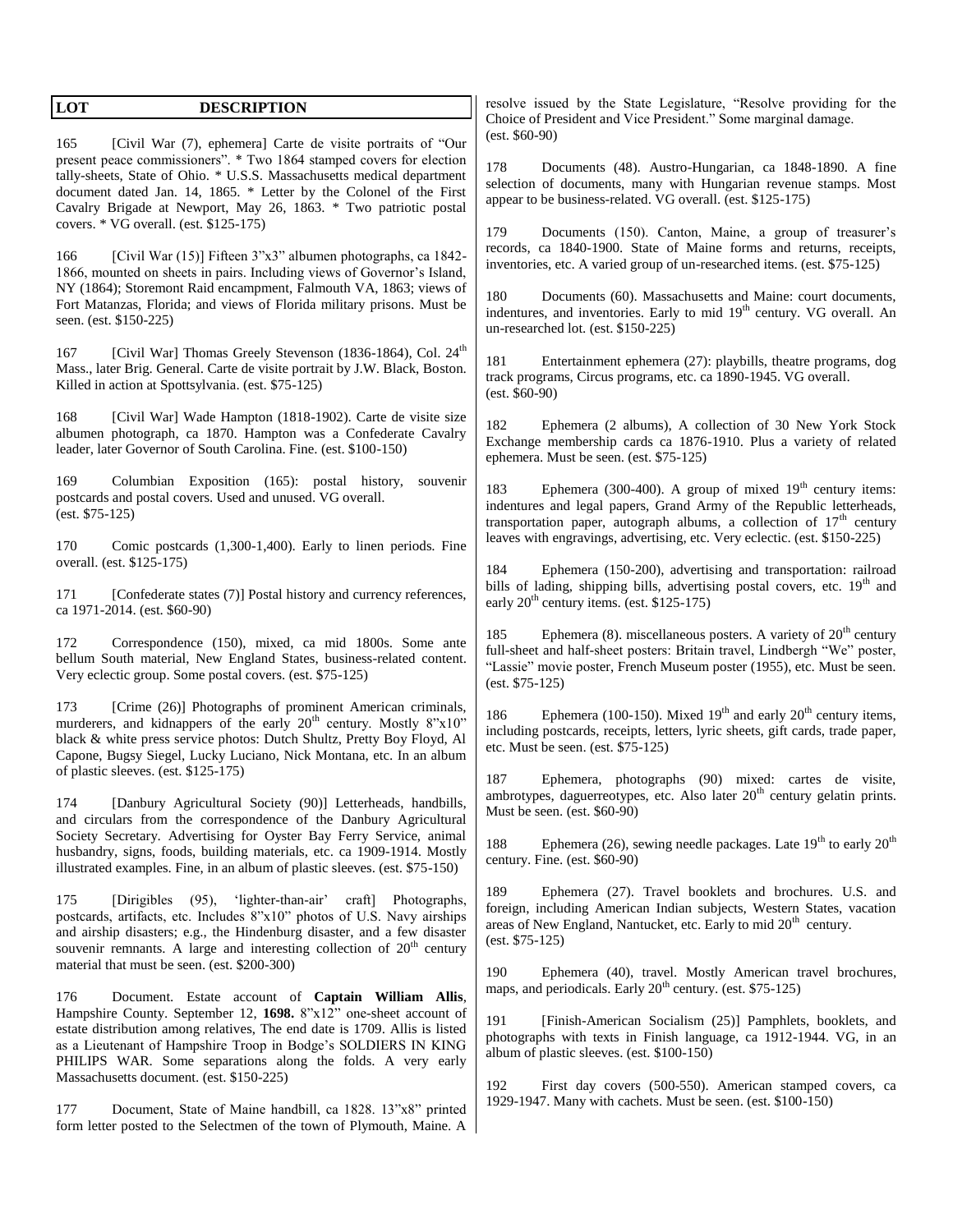| LOT                                                                                                                                                                                                                                                                                                                                             | 1825 from the town of Warren, Mass.; cabinet card photos of President                                                                                                                                                                                                   |  |  |
|-------------------------------------------------------------------------------------------------------------------------------------------------------------------------------------------------------------------------------------------------------------------------------------------------------------------------------------------------|-------------------------------------------------------------------------------------------------------------------------------------------------------------------------------------------------------------------------------------------------------------------------|--|--|
| <b>DESCRIPTION</b>                                                                                                                                                                                                                                                                                                                              | McKinley; etc. VG overall. (est. \$100-200)                                                                                                                                                                                                                             |  |  |
| 193<br>First day covers (900-950). American stamped covers, ca<br>1960-1990, most with cachets. Many day of issue covers. Must be seen.<br>$(est. \$100-150)$                                                                                                                                                                                   | 208<br>Postal history: stamp albums (8), some with U.S. and foreign<br>examples. Must be seen. (est. \$75-125)                                                                                                                                                          |  |  |
| 194                                                                                                                                                                                                                                                                                                                                             | 209                                                                                                                                                                                                                                                                     |  |  |
| First day covers and other modern issues (400-500). Foreign                                                                                                                                                                                                                                                                                     | Postal history (20): stampless covers, Scotland ca 1820-1840.                                                                                                                                                                                                           |  |  |
| and United Nations covers, ca 1950-1990. Fine overall. (est. \$75-125)                                                                                                                                                                                                                                                                          | Must be seen. (est. \$60-90)                                                                                                                                                                                                                                            |  |  |
| 195<br>Floral postcards (1,400-1,500). Early to chrome period. Fine<br>overall. (est. \$100-150)                                                                                                                                                                                                                                                | 210<br>Postcards (1,000-1,100), mixed: Thanksgiving greetings (400),<br>and travel in the U.S. Early to chrome period. Fine overall.<br>$(est. $150-225)$                                                                                                               |  |  |
| Frames (2), oval walnut. Two ca 1875 picture frames with                                                                                                                                                                                                                                                                                        | 211                                                                                                                                                                                                                                                                     |  |  |
| 196                                                                                                                                                                                                                                                                                                                                             | Postcards (1,500), mixed topicals: women, western scenes,                                                                                                                                                                                                               |  |  |
| albumen photograph portraits: Orin R. Jose. Scarborough, Maine; and                                                                                                                                                                                                                                                                             | waterfalls, crafts, dolls, expositions, etc. early to chrome period.                                                                                                                                                                                                    |  |  |
| Laura Abbie Hight Jose, Athens, Maine. (est. \$60-90)                                                                                                                                                                                                                                                                                           | $(est. \$150-225)$                                                                                                                                                                                                                                                      |  |  |
| 197<br>[Horse racing (110)] Handbills and illustrated letterheads. Plus<br>correspondence for horse-racing concerns, fairs and associations. ca<br>1907-1916; e.g., Union Trotting Association, Brocton Fair and Horse<br>Show, New York State Fair, etc. From the correspondence of the                                                        | Postcards (90), select: 'Little Red Riding Hood'' 1908 series<br>212<br>by Ullman, hold-to-light, expositions, Santas, patriotic topics, etc. Fine,<br>in an album of plastic sleeves. (est. \$125-175)                                                                 |  |  |
| Danbury Agricultural Society Secretary. Fine, In an album of plastic<br>sleeves. (est. \$125-175)                                                                                                                                                                                                                                               | 213<br>Poster stamps (140), mixed American and foreign. Fine<br>overall. (est. \$75-125)                                                                                                                                                                                |  |  |
| 198                                                                                                                                                                                                                                                                                                                                             | Prints (150-200). Engravings, pre-Civil War newspapers. A                                                                                                                                                                                                               |  |  |
| International Postage Stamp albums (6). New York, Scotts                                                                                                                                                                                                                                                                                        | 214                                                                                                                                                                                                                                                                     |  |  |
| Publications, ca 1956. Must be seen. (est. \$75-125)                                                                                                                                                                                                                                                                                            | variety of 19 <sup>th</sup> century prints, including views and portraits. Must be                                                                                                                                                                                      |  |  |
| 199                                                                                                                                                                                                                                                                                                                                             | seen. (est. \$60-90)                                                                                                                                                                                                                                                    |  |  |
| Johnson, Albert Sidney (1803-1862). Carte-de-visite size                                                                                                                                                                                                                                                                                        | 215                                                                                                                                                                                                                                                                     |  |  |
| albumen portrait applied to an album sheet. Johnson was considered one                                                                                                                                                                                                                                                                          | Trade cards (110): thread, medicines, shoes, foods, etc. A                                                                                                                                                                                                              |  |  |
| of the best generals in the Confederacy. Killed in action. (est. \$100-150)                                                                                                                                                                                                                                                                     | variety of mostly Victorian cards in an album of plastic sleeves. VG                                                                                                                                                                                                    |  |  |
| 200                                                                                                                                                                                                                                                                                                                                             | overall. (est. \$75-125)                                                                                                                                                                                                                                                |  |  |
| Miscellanea (150-200): travel airlines, magazines, photos,                                                                                                                                                                                                                                                                                      | 216                                                                                                                                                                                                                                                                     |  |  |
| letterheads, prints, etc. A large carton of mostly airlines and travel                                                                                                                                                                                                                                                                          | Trade ephemera (170). A large number of "John" Cigarros                                                                                                                                                                                                                 |  |  |
| related material. Early to late 20 <sup>th</sup> century. (est. \$75-125)                                                                                                                                                                                                                                                                       | packages, product handbills, billheads, certificate of inspection for a                                                                                                                                                                                                 |  |  |
| Photographer's archive: Ken Cedeno Jr., 5800 N. Sheridan, IL.<br>201<br>A large document box with hundreds of color and black & white studies<br>by Mr. Cedeno. Late 20 <sup>th</sup> century images of Cuba, Washington D.C.,<br>The Middle East, politicians, athletes, artistic topics, etc. Mostly large<br>format photos. (est. \$200-300) | steamship, etc. ca 1860-1920. (est. \$150-225)<br>Trade ephemera (16): handbills, broadsides, and product<br>217<br>labels; for medicines, inks, veterinary products. ca 1840-1870. Varying<br>condition. (est. \$75-125)                                               |  |  |
| 202                                                                                                                                                                                                                                                                                                                                             | 218                                                                                                                                                                                                                                                                     |  |  |
| Photographs (63), ca 1968 Chicago Democratic Convention                                                                                                                                                                                                                                                                                         | Trade ephemera (120): invoices, receipts, trade booklets, and                                                                                                                                                                                                           |  |  |
| street protests by Yippie activists: Jerry Rubin, Ed Sanders, Abby                                                                                                                                                                                                                                                                              | letterheads. American trade paper ca 1812-1970. Must be seen.                                                                                                                                                                                                           |  |  |
| Hoffman, etc. $11"x14"$ black & white images (50), with some smaller                                                                                                                                                                                                                                                                            | $(est. (100-150))$                                                                                                                                                                                                                                                      |  |  |
| format Yippie Festival of Life images (13). Must be seen.                                                                                                                                                                                                                                                                                       | <b>TERMS &amp; OTHER INFORMATION</b><br>CASH OR KNOWN CHECK . 15% Buyer's premium                                                                                                                                                                                       |  |  |
| $(est. \$100-150)$<br>203<br>Photographs (68): Europe, landscapes, cityscapes, museum<br>views. Early to mid $20th$ century. Must be seen. (est. \$60-90)                                                                                                                                                                                       | REGISTRATION: driver's license required.<br>Dealers: bring copy of resale certificate.<br><b>NOTE TO ABSENTEE BIDDERS:</b>                                                                                                                                              |  |  |
| 204<br>Photographs (66). Movies and entertainment: Elvis Presley,<br>Anita Ekberg, John Wayne, etc. VG overall. (est. \$60-90)                                                                                                                                                                                                                  | Please call (508) 798-5672 before the day of the sale.<br>Send email to <b>ElizAuct@aol.com</b> (Full name, address, phone number.)<br>Mail letter to: P.O. Box 20705, West Side Station, Worcester, MA 01602<br>DAY OF THE SALE CALL (508) 769-3791 (11:00am - 5:30pm) |  |  |
| 205                                                                                                                                                                                                                                                                                                                                             | Please bring this catalogue, it will be \$2.00 at the auction.                                                                                                                                                                                                          |  |  |
| Photographs (64). Political memorabilia: Whitehouse official                                                                                                                                                                                                                                                                                    | <b>Directions:</b> The Auburn Elks is located on Route 12, near the                                                                                                                                                                                                     |  |  |
| photographs (57), plus other items of interest; ca 1980-2000. Ronald                                                                                                                                                                                                                                                                            | intersection of Route 12 & Route 20. You can conveniently access                                                                                                                                                                                                        |  |  |
| Reagan, Bill Clinton, Al Gore, Dan Quale, and their families. Official                                                                                                                                                                                                                                                                          | Route 12 from the Mass. Pike (I-90), I-290, I-395, and Route 20.                                                                                                                                                                                                        |  |  |
| 8"x10" glossy portraits. Very fine. (est. \$75-125)                                                                                                                                                                                                                                                                                             | There are several hotels and restaurants plus many fast food places                                                                                                                                                                                                     |  |  |
| 206                                                                                                                                                                                                                                                                                                                                             | within less than half a mile from the Auburn Elks.                                                                                                                                                                                                                      |  |  |
| Photographs (100). Stereoviews, "XLNT S&L Series."                                                                                                                                                                                                                                                                                              | <b>Auctioneer: Peter Mancevice (1740)</b>                                                                                                                                                                                                                               |  |  |
| American and European views, ca 1870-1890. Varying condition.                                                                                                                                                                                                                                                                                   | Elizabeth's is taking consignments for future auctions.                                                                                                                                                                                                                 |  |  |
| $(est. $75-125)$                                                                                                                                                                                                                                                                                                                                | Call 508-798-5672 for appointment.                                                                                                                                                                                                                                      |  |  |
| Political ephemera (35). Mixed 19 <sup>th</sup> century Civil War and<br>207<br>political items: 1864 army payroll; letter dated April 12, 1865<br>mentioning a Lincoln political appointment; election return sheets for                                                                                                                       | www.elizabethsauctions.com<br>Copyright 2019 © Elizabeth's Auctions                                                                                                                                                                                                     |  |  |